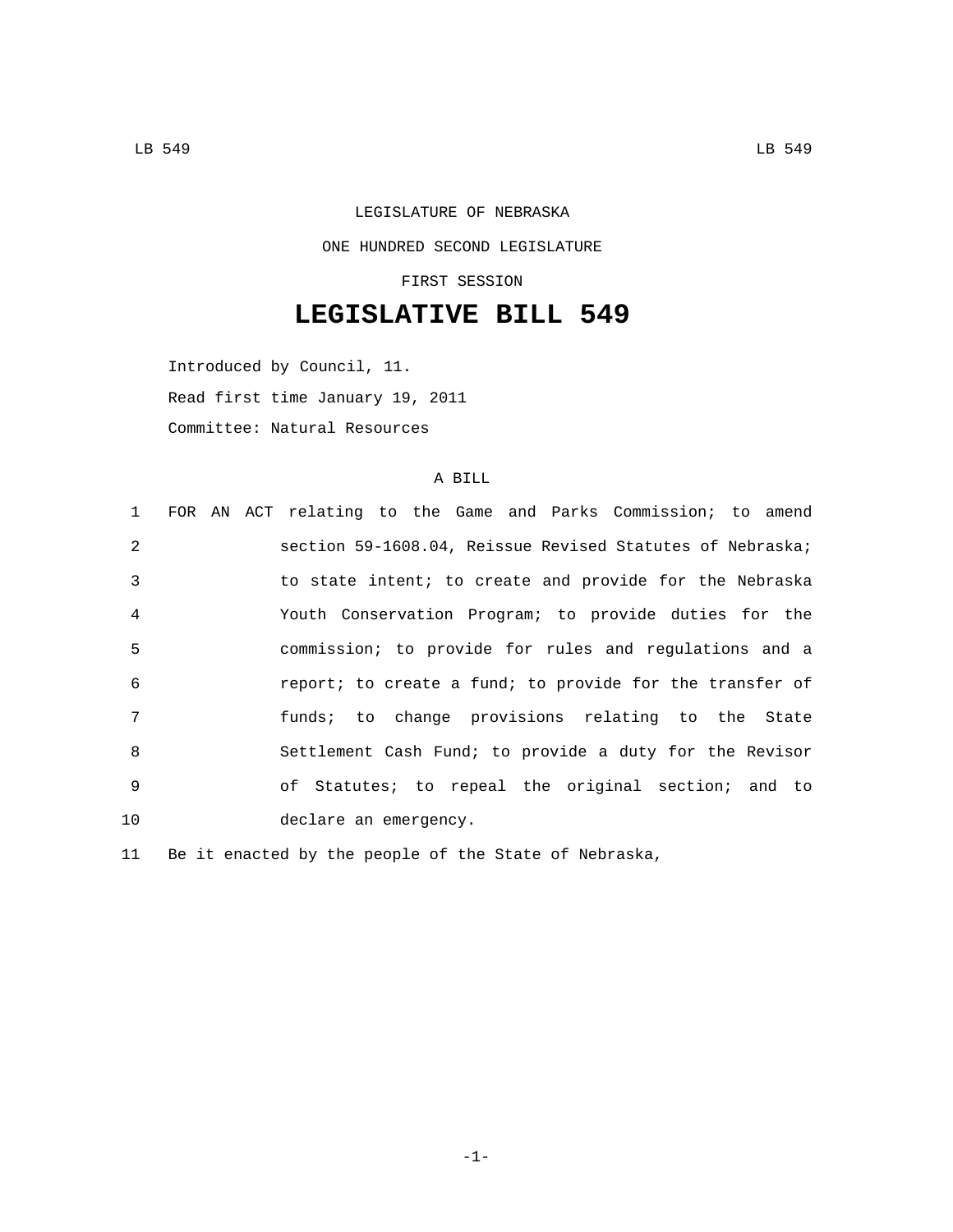| 1              | Section 1. (1) The Legislature finds that:                            |
|----------------|-----------------------------------------------------------------------|
| $\overline{2}$ | Every Nebraska youth should be encouraged to reach<br>(a)             |
| 3              | his or her full potential, but that many youth require guidance and   |
| 4              | support to reach their goals and make positive changes in their       |
| 5              | lives;                                                                |
| 6              | (b) Conserving and developing natural resources and                   |
| 7              | enhancing and maintaining environmentally important land and water    |
| 8              | through the employment of Nebraska's at-risk youth is beneficial not  |
| 9              | only to the youth by providing them with education and employment     |
| 10             | opportunities but also to the state's economy and environment; and    |
| 11             | (c) The Nebraska Youth Conservation Program will offer                |
| 12             | Nebraska a unique opportunity to meet the goals of increasing         |
| 13             | understanding and appreciation of the environment and helping at-risk |
| 14             | youth become productive adults.                                       |
| 15             | (2) It is the intent of the Legislature:                              |
| 16             | (a) That Nebraska Youth Conservation Program participants             |
| 17             | complete their participation in the program having learned good work  |
| 18             | habits, positive attitudes, and broadened professional horizons;      |
| 19             | (b) That the program combine academic, environmental, and             |
| 20             | job skills training with personal growth opportunities in order to    |
| 21             | develop productive youth who can make substantial contributions as    |
| 22             | Nebraska workers and citizens; and                                    |
| 23             | (c) To ensure that the program is self-sustaining with                |
| 24             | stable and predictable funding and, in pursuit of that goal, that all |
| 25             | state agencies look to the program first to have its participants     |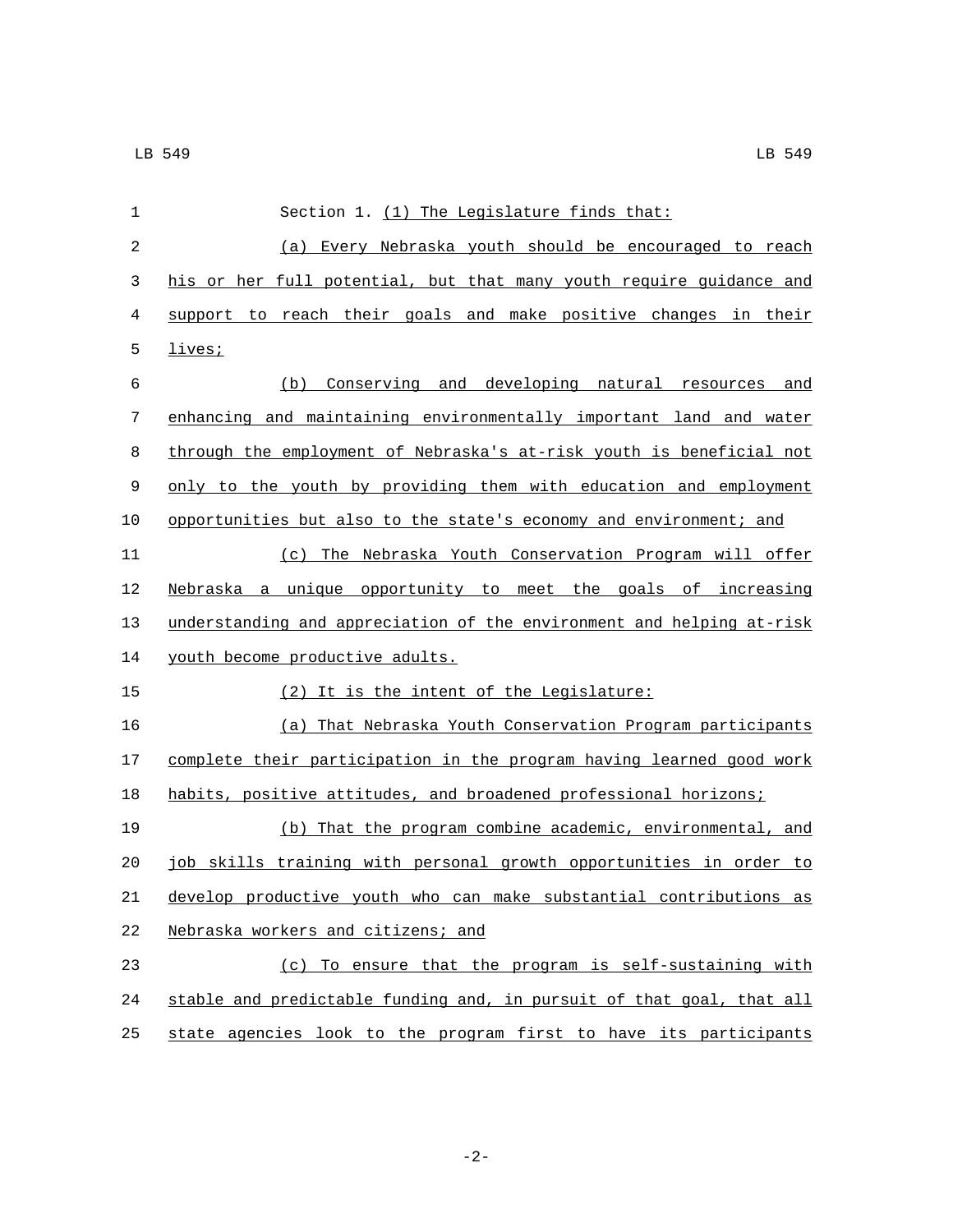| 1  | engage in projects that further the mission of the program.           |
|----|-----------------------------------------------------------------------|
| 2  | Sec. 2. (1) The Nebraska Youth Conservation Program is                |
| 3  | created. The purpose of the program is to employ Nebraska's at-risk   |
| 4  | youth on projects which contribute to conserving or developing        |
| 5  | natural resources and enhancing and maintaining environmentally       |
| 6  | important land and water under the jurisdiction of the Game and Parks |
| 7  | Commission. The program shall combine academic, environmental, and    |
| 8  | job skills training with personal growth opportunities for the        |
| 9  | participants. The commission shall administer and maintain the        |
| 10 | program.                                                              |
| 11 | (2) Participants shall be at-risk youth who are (a)                   |
| 12 | sixteen years of age or older and younger than twenty-one years of    |
| 13 | age, (b) unemployed, and (c) residents of Nebraska. Special effort    |
| 14 | shall be made to select applicants residing in high-poverty areas,    |
| 15 | whether urban or rural. For purposes of this section, high-poverty    |
| 16 | area means an area consisting of one or more contiguous census        |
| 17 | tracts, as determined by the most recent federal decennial census,    |
| 18 | which contain a percentage of persons with incomes below the poverty  |
| 19 | line of greater than thirty percent and all census tracts contiguous  |
| 20 | to such tract or tracts, as determined by the most recent federal     |
| 21 | decennial census.                                                     |
| 22 | (3) Participants shall be paid not less than the minimum              |
| 23 | wage described in section 48-1203. Participation in the program shall |
| 24 | be for a period of six weeks for each participant.                    |
| 25 | (4) Participants in the Nebraska Youth Conservation                   |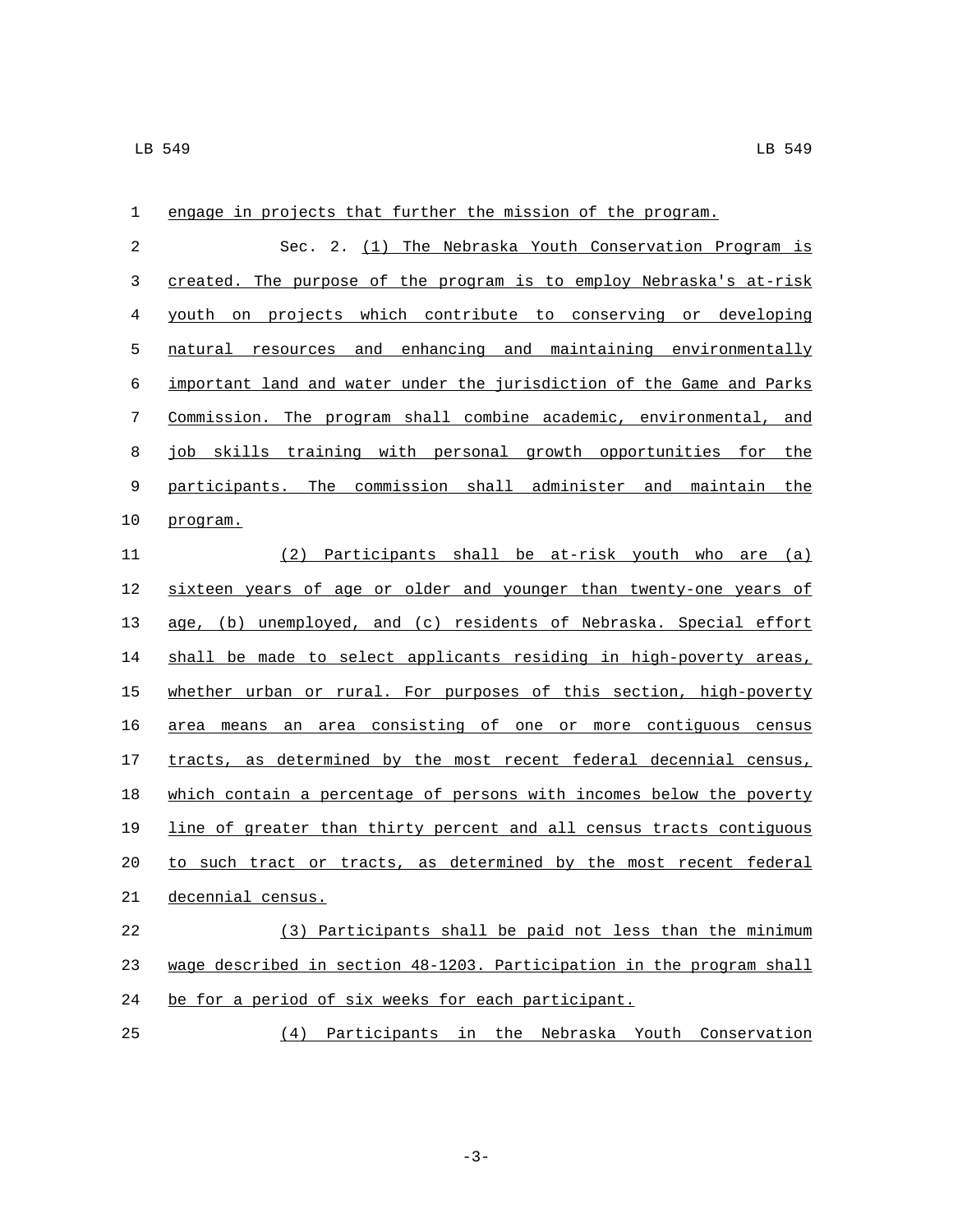| 1  | Program shall not be considered state employees for any purpose,      |
|----|-----------------------------------------------------------------------|
| 2  | including, but not limited to, the State Employees Collective         |
| 3  | Bargaining Act, the State Employees Retirement Act, the Employment    |
| 4  | Security Law, the state employees group health insurance program and  |
| 5  | any other group insurance available to state employees, vacation      |
| 6  | leave, sick leave, or any other paid leave program available to state |
| 7  | employees, any other benefits offered to state employees based on     |
| 8  | their<br>state employees, hours of work, rates of<br>status<br>as     |
| 9  | compensation, leave under the federal Family and Medical Leave Act of |
| 10 | 1993, or any other purpose. This subsection does not apply to crew    |
| 11 | chiefs and other administrative and supervisory personnel of the      |
| 12 | program, all of whom shall be employees of the Game and Parks         |
| 13 | Commission.                                                           |
| 14 | (5) For purposes of this section, at-risk youth means a               |
| 15 | youth who has been impacted directly by substance abuse or physical   |
| 16 | abuse, has had negative contact with law enforcement, or is not       |
| 17 | experiencing success in school and is in jeopardy of dropping out.    |
| 18 | The Game and Parks Commission may adopt and<br>Sec. 3.                |
| 19 | promulgate rules and regulations to carry out the Nebraska Youth      |
| 20 | Conservation Program, which rules and regulations may include, but    |
| 21 | need not be limited to, the application process, the selection        |
| 22 | process, projects to which participants in the program shall be       |
| 23 | assigned, and any other matters the commission deems necessary.       |
| 24 | Sec. 4. On or before December 1, 2012, the Game and Parks             |
| 25 | Commission shall report to the Legislature on the Nebraska Youth      |

-4-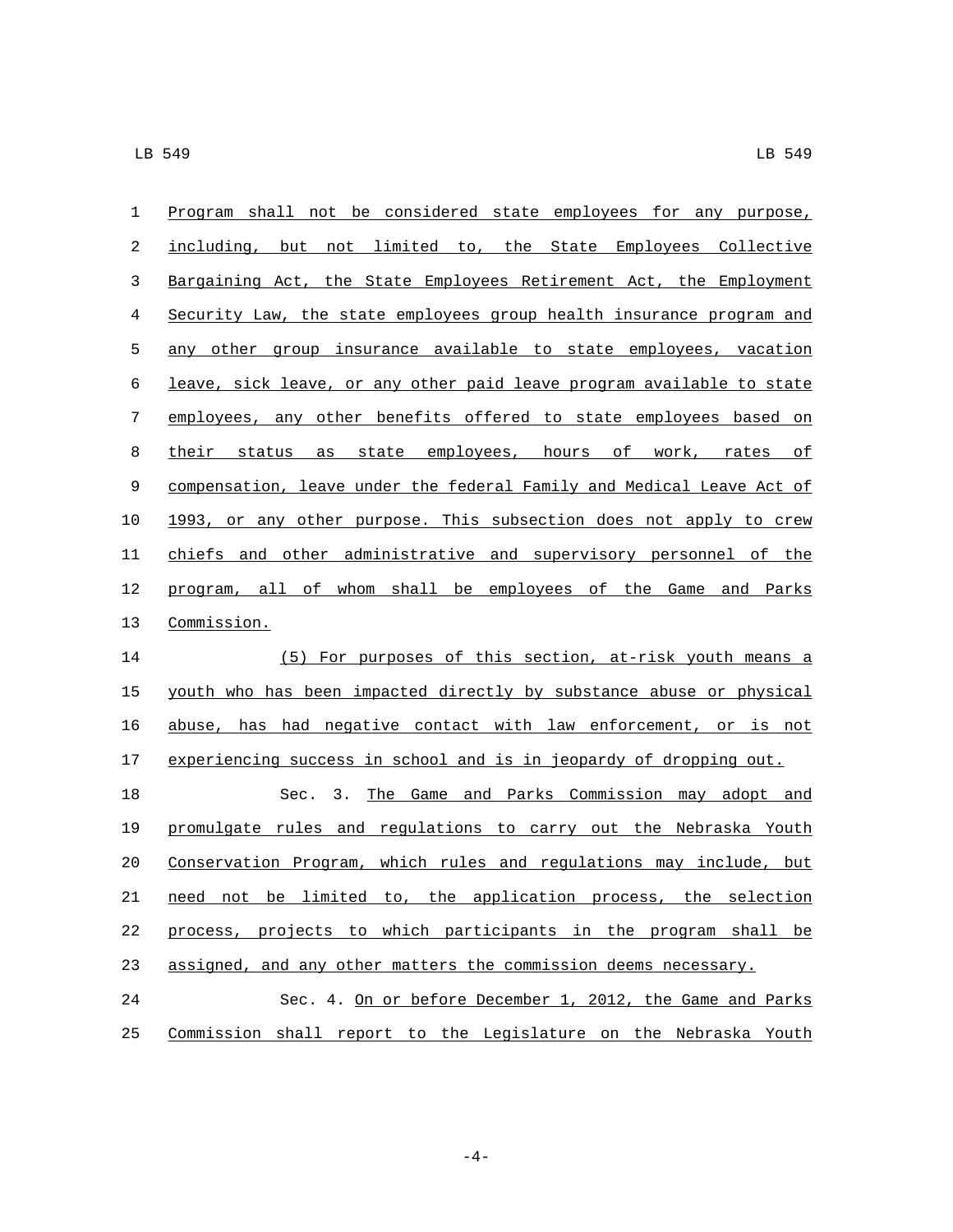| $\mathbf{1}$ | Conservation Program. The report shall include, at a minimum, the        |
|--------------|--------------------------------------------------------------------------|
| 2            | number and ages of the participants, the areas in which they reside,     |
| 3            | the rate of compensation of participants, the number and type of         |
| 4            | projects in which participants engaged, the significance of those        |
| 5            | projects to the environment and the economy of the state, and any        |
| 6            | other matters the commission deems significant for inclusion in the      |
| 7            | report.                                                                  |
| 8            | Sec. 5. The Nebraska Youth Conservation Program Fund is                  |
| 9            | created. The fund shall consist of appropriations by the Legislature     |
| 10           | and any gifts, grants, bequests, and other contributions to the fund     |
| 11           | for purposes of the Nebraska Youth Conservation Program. The fund        |
| 12           | shall be used by the Game and Parks Commission to carry out the          |
| 13           | program. Any money in the fund available for investment shall be         |
| 14           | invested by the state investment officer pursuant to the Nebraska        |
| 15           | Capital Expansion Act and the Nebraska State Funds Investment Act.       |
| 16           | Sec. 6. Within five days after the effective date of this                |
| 17           | act, the State Treasurer shall transfer \$994,400 from the State         |
| 18           | Settlement Cash Fund to the Nebraska Youth Conservation Program Fund.    |
| 19           | Sec. 7. Section 59-1608.04, Reissue Revised Statutes of                  |
| 20           | Nebraska, is amended to read:                                            |
| 21           | 59-1608.04 The State Settlement Cash Fund is created. The                |
| 22           | shall<br>be<br>maintained by the Department of<br>fund<br>Justice<br>and |
| 23           | administered by the Attorney General. Except as otherwise provided by    |
| 24           | law, the fund shall consist of all recoveries received pursuant to       |
| 25           | the Consumer Protection Act, including any money, funds, securities,     |

-5-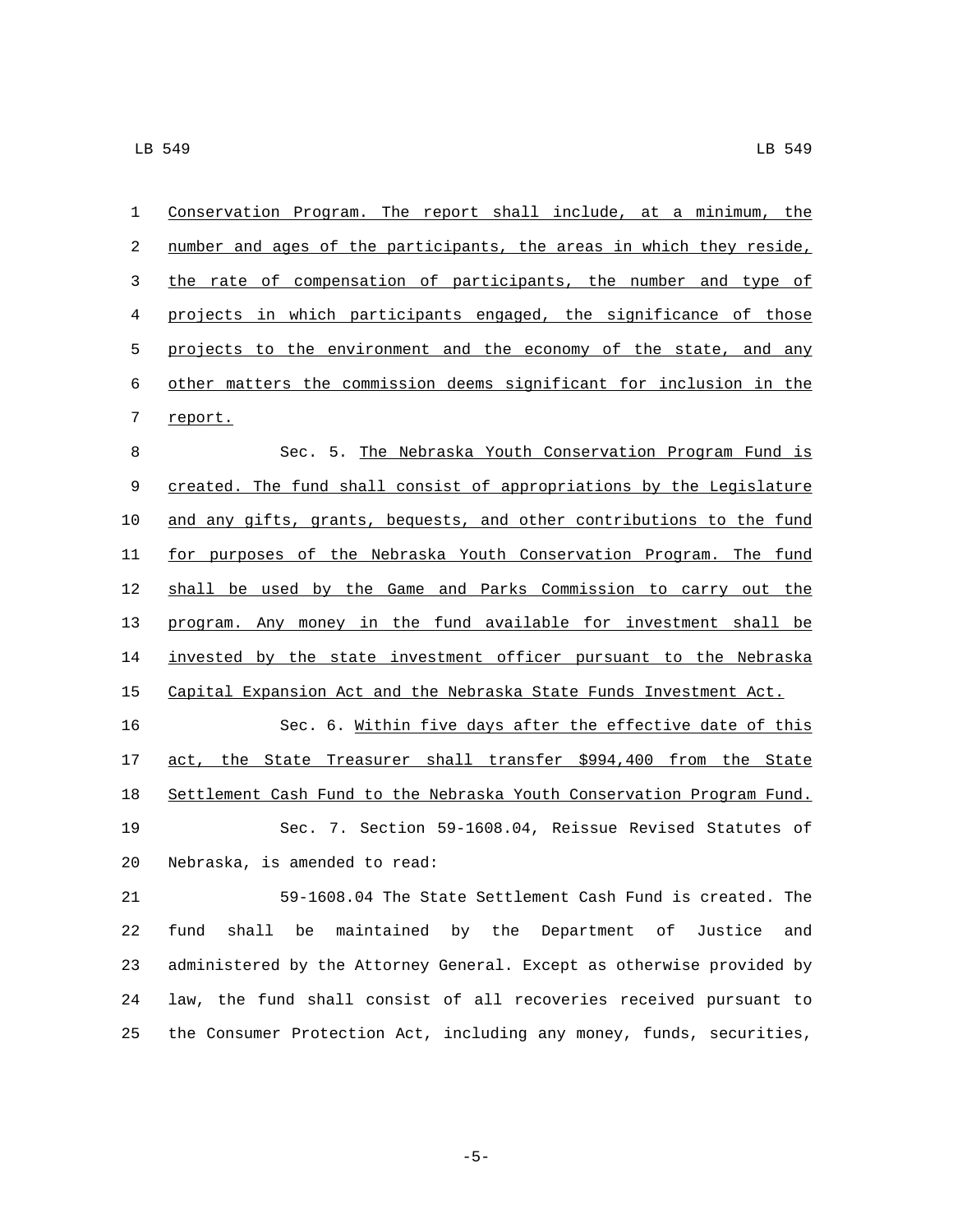or other things of value in the nature of civil damages or other payment, except criminal penalties, whether such recovery is by way of verdict, judgment, compromise, or settlement in or out of court, or other final disposition of any case or controversy, or any other payments received on behalf of the state by the Department of Justice and administered by the Attorney General for the benefit of the state or the general welfare of its citizens, but excluding all funds held in a trust capacity where specific benefits accrue to specific 9 individuals, organizations, or governments. All money in the fund shall be subject to legislative review and shall be appropriated and expended for any allowable legal purposes as determined by the 12 Legislature. The fund shall only be appropriated to a separate and distinct budget program and such appropriations shall only be 14 expended from a separate and distinct budget subprogram and shall not 15 be commingled with any other revenue or expenditure. Transfers may be made from the fund to the General Fund and the State DNA Sample and 17 Data Base Fund at the direction of the Legislature. The fund may be expended for any allowable legal purposes as determined by the Attorney General. To provide necessary financial accountability and management oversight, revenue from individual settlement agreements or other separate sources credited to the State Settlement Cash Fund may be tracked and accounted for within the state accounting system through the use of separate and distinct funds, subfunds, or any other available accounting mechanism specifically approved by the Accounting Administrator for use by the Department of Justice. Any